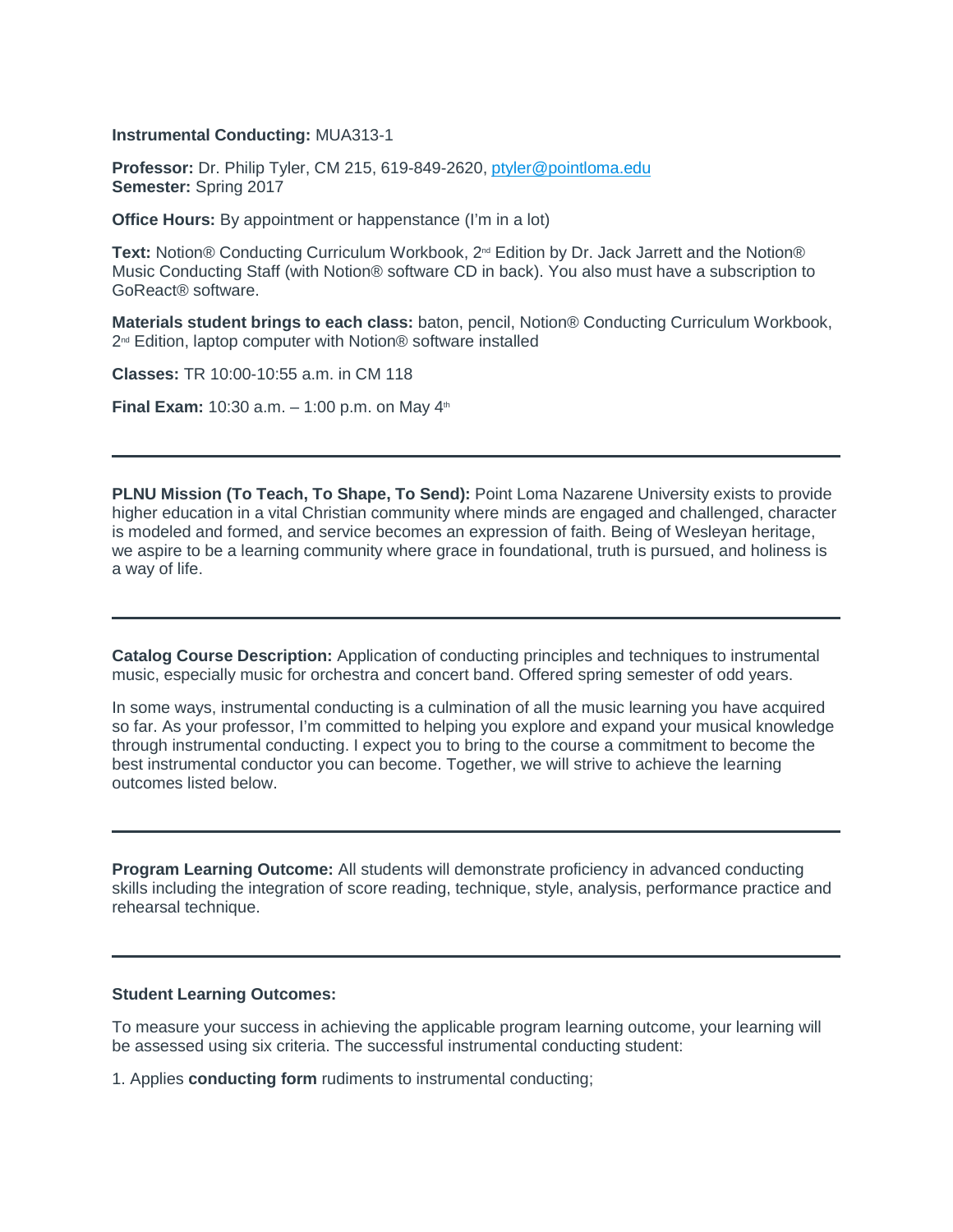2. Synthesizes acquired knowledge concerning issues peculiar to **instrumental conducting**, such as bowings, score order, ensemble layout, idiomatic issues of various instruments, ensemble literature, etc.;

3. Applies advanced conducting skills using clear **gestural communication** of conductor's performance intentions;

4. Synthesizes knowledge gained through score reading, study, and analysis by choosing **appropriate gestures**;

5. Synthesizes acquired knowledge about performance practice by rendering stylistically correct **musical interpretation**;

6. Evaluates effective **rehearsal techniques** as a result of instrumental ensemble observation, discussion, and analysis.

### **INCOMPLETES AND LATE ASSIGNMENTS**

All assignments are to be submitted/turned in before they are due—including assignments posted in Canvas. Incompletes will only be assigned in extremely unusual circumstances.

**ATTENDANCE POLICY:** I expect to be at every one of your class appointments, and you should expect to be there as well. The class is structured so that whenever you are not conducting, you are part of the ensemble being conducted. Because of this, the entire class is relying on your presence and participation. Events beyond our control do occur occasionally, in which case prior notification is expected. Missed classes may lead to de-enrollment. See PLNU attendance policy for further details.

# **ACADEMIC ACCOMMODATIONS**

While all students are expected to meet the minimum academic standards for completion of this course as established by the instructor, students with disabilities may request academic accommodations. At PLNU, students must request academic accommodations by filing documentation with the [Disability Resource Center](http://www.pointloma.edu/experience/offices/administrative-offices/academic-advising-office/disability-resource-center) (DRC) located in the Bond Academic Center. Once the student files documentation, the Disability Resource Center will contact the student's instructors and provide written recommendations for reasonable and appropriate accommodations to meet the individual needs of the student.

## **SPIRITUAL CARE**

PLNU strives to be a place where you grow as a whole person. To this end, we provide resources for our students to encounter God and grow in their Christian faith. You'll find faith integration activities throughout this course. In addition, there are resources for your Christian faith journey available on campus.